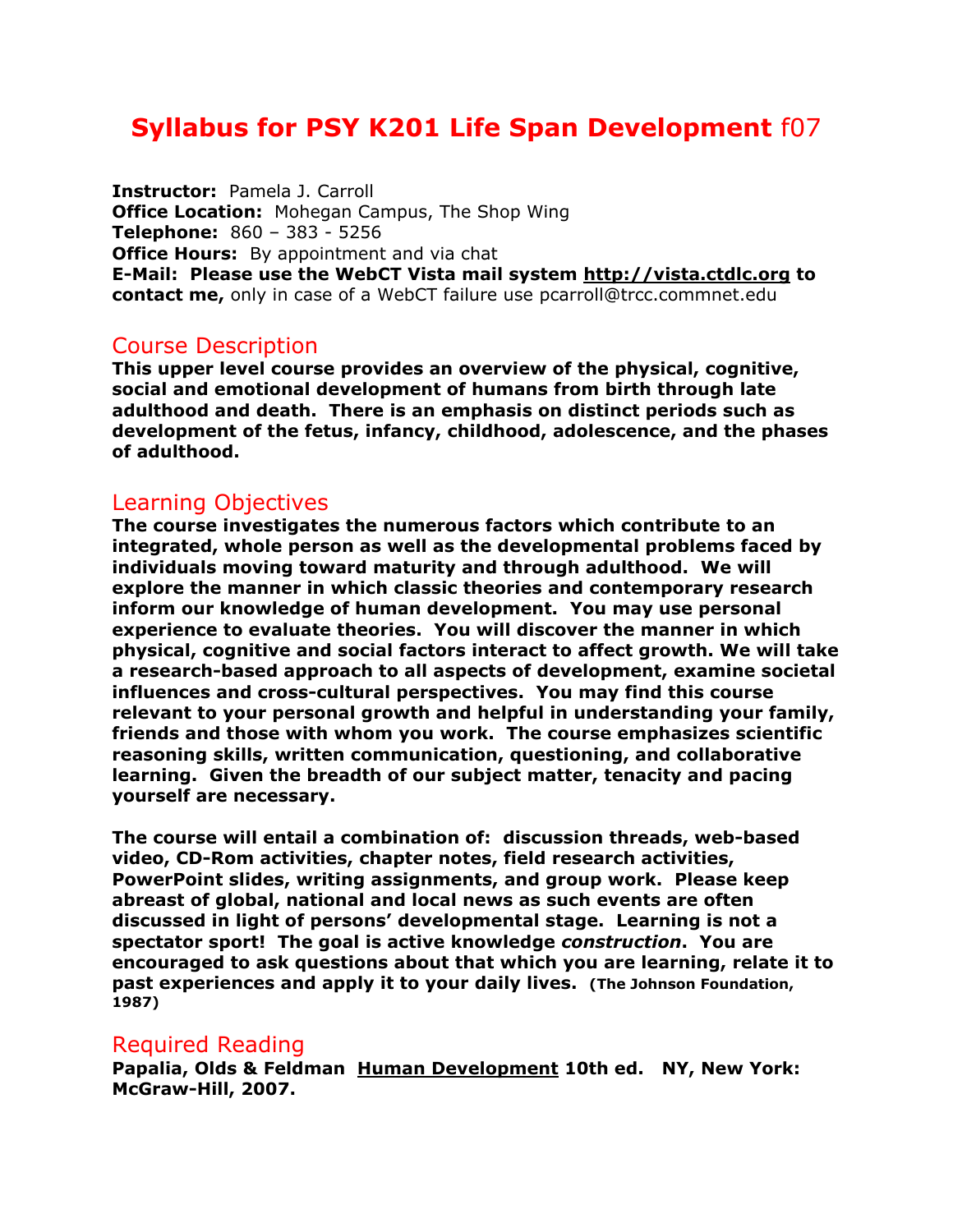**A** *dictionary* **is needed to support your reading and writing assignments.**

**Use the textbook's companion web site <http://www.mhhe.com/papaliah10>**

**A Study Guide for the textbook is on reserve in the Mohegan campus library; ask for it at the Circulation Desk.** 

## Required Materials

**You will need a library card to access materials from the Three Rivers Community College library. Go to [http://www.trcc.commnet.edu](http://www.trcc.commnet.edu/) >> click Learning Resources >> Libraries >> On-line forms >> Library Card form. Alternatively, you may use the electronic library located at <http://www.eid.commnet.edu/login>**

**You can use four 3 ½" high density labeled floppy disks or a single Zip disk for storing files outside WebCT Vista. USB key flash memory drive (a.k.a. thumb drives or pen drives) is recommended**.

Save Your Work—**It is important to save your assignments on disk, USB flash drive, home hard drive or, if on campus, on the I: drive. This helps you see your progress, verify the grades you receive, and prove your work is your own. You will have less to redo if any computer problem occurs. (Barfield, 2006)**

## The Reading Assignments

**Please be aware each chapter contains a plethora of theoretical material and research data. Plan and manage your time accordingly. The weekly reading assignments will follow the schedule that follows. You are expected to complete the reading and critically analyze it. This will prepare you for discussion threads, group work, homework questions, and debates. Each week you are encouraged to practice asking and answering questions.** 

#### Evaluation Procedures

**10% Exam #1 15% Exam #2 15% Exam #3 15% Exam #4 25% Research Project paper 20% Discussion board participation, course activities & group work 100 point scale**

#### **Participation**

Overview: **Discussion is a very important component of this course (equivalent to more than one exam). Sharing one's own ideas and responding to others' reactions improves thinking and deepens**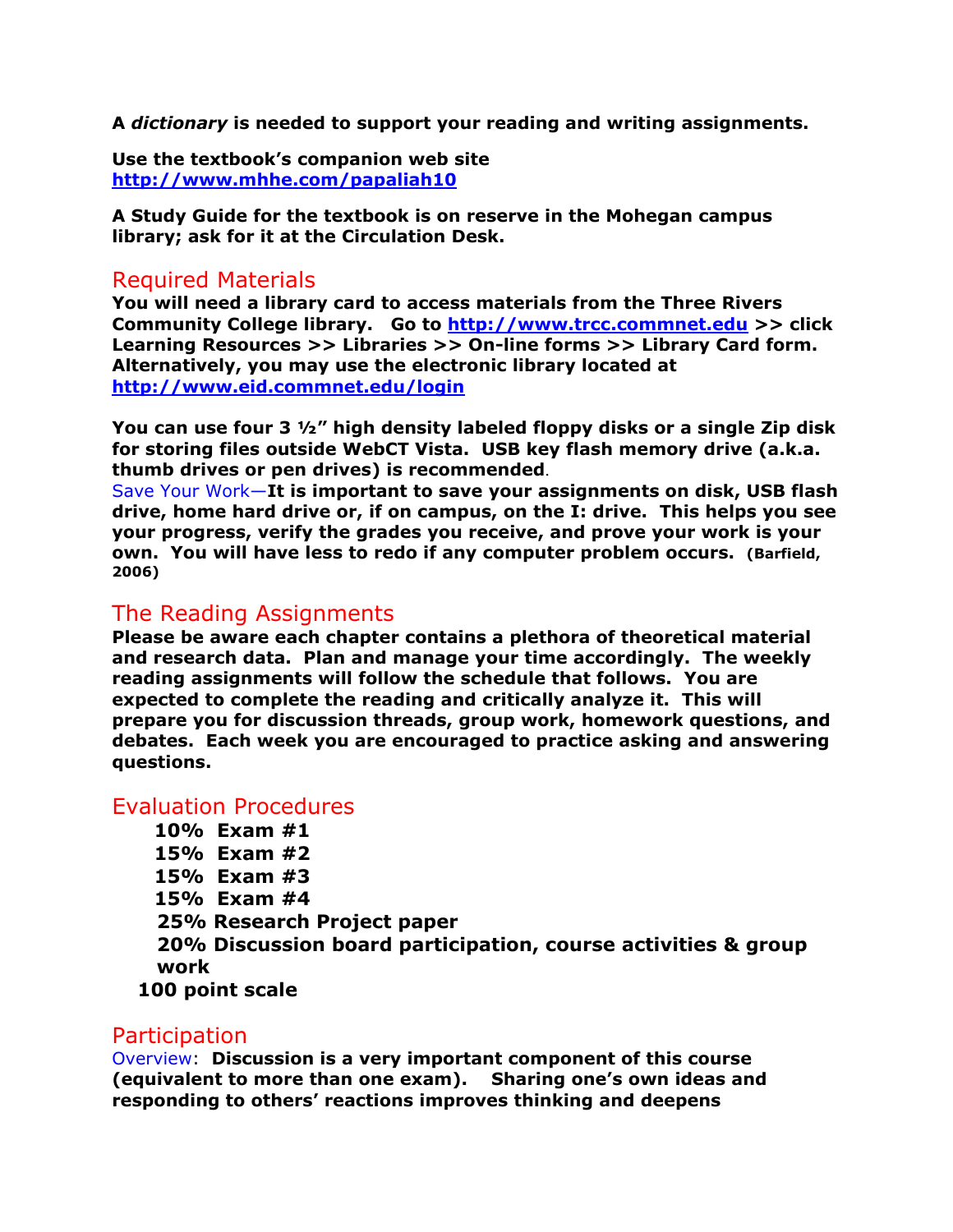**understanding. (The Johnson Foundation, 1987) Discussions and group work is required and evaluated by the instructor for both quantity** *and* **quality.**

Homework**: For homework questions, a minimum of one paragraph is expected. Customarily, one to three paragraphs for each question suffice. The paragraphs should reflect information in the text and be based on scientific evidence as well as recent research data (not opinions or your personal experience and feelings). Approach homework as a [psychological] scientist. To avoid plagiarism, you must reference sources from which your information is derived.**

Discussion board: **Discussion assignments are thought-provoking exercises that can extend the learning of everyone when done well. (Barfield, 2006) We will have numerous discussion board assignments. Timely postings are important to catalyze discussions. Discussions will have deadline dates, after which you will be locked out of the forum. You are expected to post your own answer and** *always* **reply to at least two classmates' postings. Replying with a question is commendable. Responses to postings should: provide a different perspective, add to the substance of the posting, request clarification, or challenge the assertions. Your familiarity with the online lesson and the pertinent units of the texts will give you higher quality posts for maximum points. (Barfield, 2006) In studying Life Span Development, disagreements are guaranteed to arise! Address the content of the posting, not the person. Remember the purpose of discussions is to stimulate academic debate and foster intellectual communication. Everyone appreciates supportive comments.** 

Conduct and Course Etiquette: **At Three Rivers Community College, we are committed to open, frank and insightful dialogue. Diversity has many manifestations, including diversity of thought and values. We encourage all learners to be respectful of that diversity and to refrain from inappropriate commentary. Respect for your fellow students' ideas is critical to everyone getting the maximum benefit from this online course. Flaming, profanity or demeaning comments will not be tolerated. Such comments will be deleted by the instructor and are grounds for removal from the course. (Barfield, 2006)**

Withdrawal: **If you choose to withdraw from the course, please notify me via e-mail or telephone. Make sure you contact the Registration Office to complete the official procedures.**

#### Special Needs

**If you have difficulty with the course material, please e-mail me, stop in during office hours, ask for a chat appointment or call for an in-person appointment. I am happy to clarify any questions you may have.**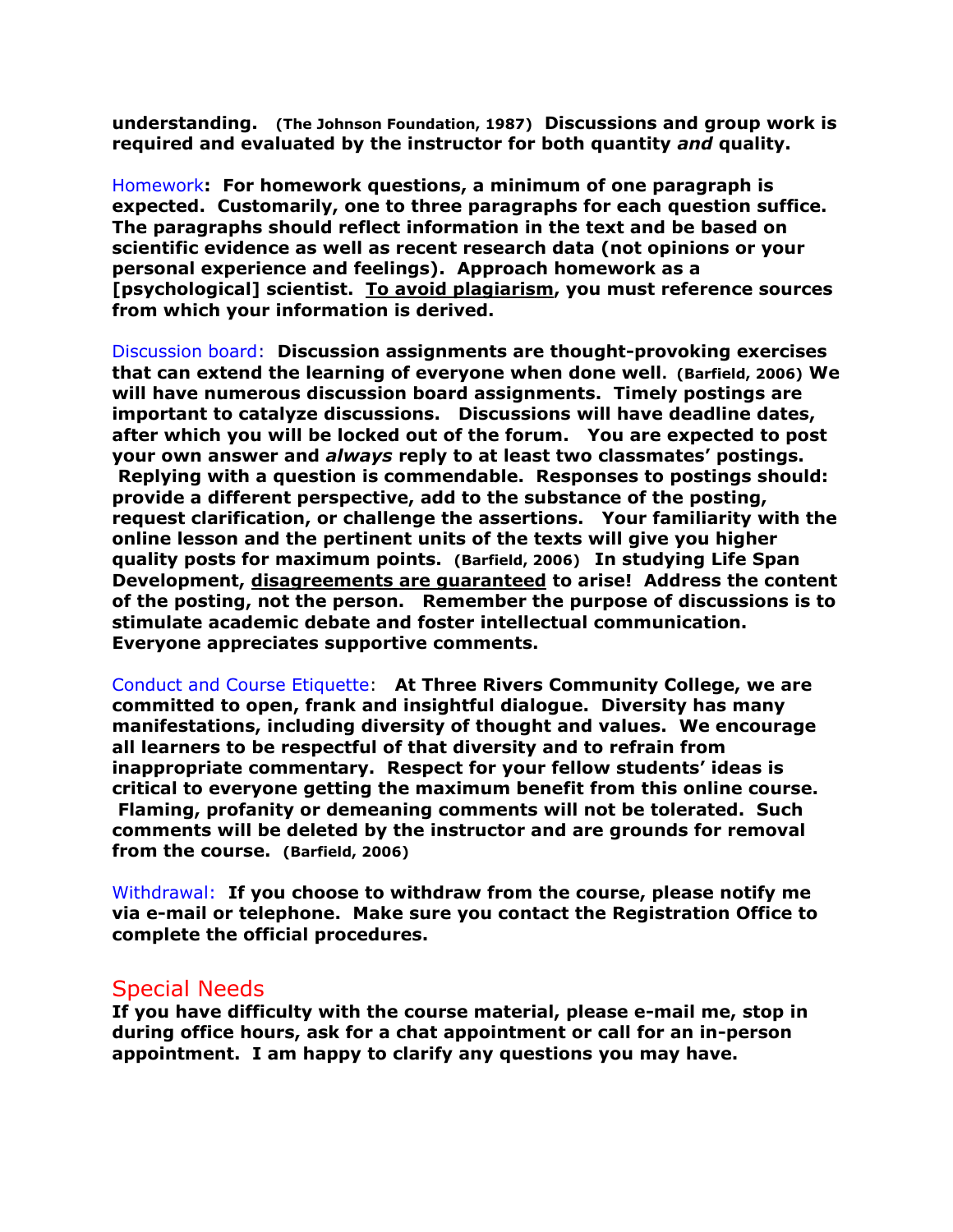**If you have special needs (such as a learning disability, physical condition, etc.) and require accommodations to enhance your participation in the class, please contact the Learning Specialist or Student Development Office. In order to provide you with accommodations, I must receive documentation pertaining to your needs. Effort will be made to support everyone's learning.**

## Integrity and Civility

**We are together for a short time as a community of learners. Each person is expected to show respect and courtesy to fellow students and the instructor.**

**Academic dishonesty erodes the integrity of the College and devalues every degree granted. While the instructor encourages students to work together as they see fit, honesty in academic endeavors is expected. Plagiarism and cheating are prohibited. This means a research paper shall be the original creation of each student and answers on examinations will be derived according to stated examination conditions. If the instructor has any reason to question your conduct, the college's Academic Dishonesty policy will be swiftly executed. You risk receiving a zero grade for an assignment and failing the course.** 

#### Evaluation

**Detailed information concerning the research project requirements will be distributed to you in the near future. A separate folder will be placed on the WebCT Vista Home Page; this folder will be dedicated exclusively to the research project.**

**You will complete four on-line quizzes (a.k.a. examinations) which are scheduled in advance (see below) and must be completed on** *specified* **dates. Examinations will encompass material from the assigned readings (whether discussed or not), chapter notes, PowerPoint slides, and concepts we have explored through video, Internet links, homework assignments, CD-Rom and group work.**

**Do not wait for the exam date to assess your knowledge; practice tests are found at: <http://www.mhhe.com/papaliah10>**

**If a student misses an exam for an unacceptable reason, a zero will be averaged into the student's grade for the missed exam. Make-up exams will be given only to students who have contacted the instructor in advance of the exam and have an acceptable reason. It is your responsibility to contact the Instructor to petition for a make-up exam.**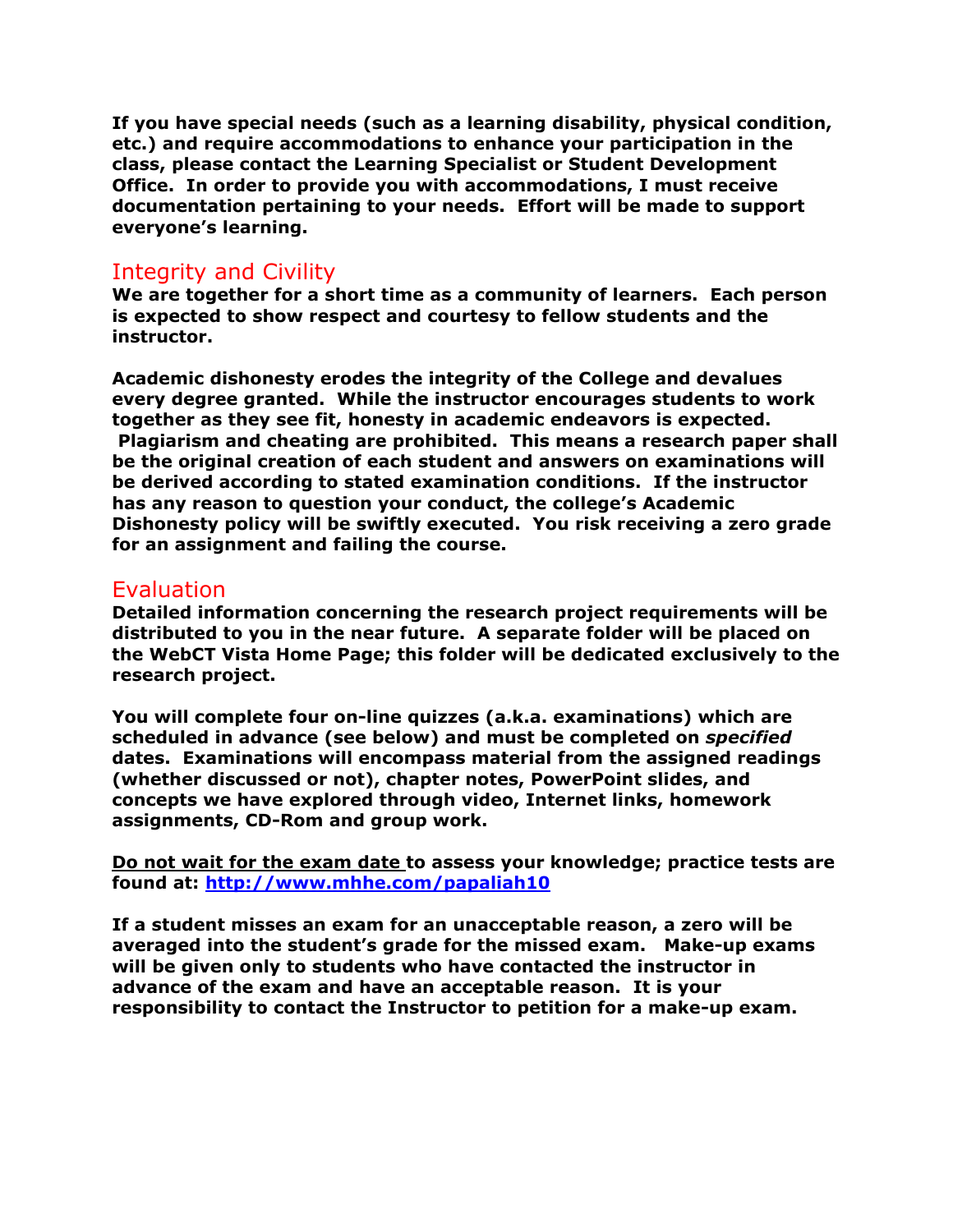## Topic Schedule and Assigned Readings

**Information in italic typeface is the topic(s) for the week. Chapters, which are in plain typeface, should be read by the specified date. Activities, based on the topic readings, will be assigned as the course unfolds.**

| Week 1  | August 30 M              | Introduction to the course & to Lifespan Development<br>pp. $27 - 57$ are recommended and Chapter 3 is required<br>Genetic, Prenatal Development & Birth |
|---------|--------------------------|----------------------------------------------------------------------------------------------------------------------------------------------------------|
| Week 2  | September 04             | Chapter 4 Physical development - Birth to three years<br>Begin Chapter 5                                                                                 |
| Week 3  | September 10             | Chapter 5 Cognitive development - Birth to three years<br>Chapter 6 Psychosocial development – Birth to three years                                      |
| Week 4  | September 18             | Exam $#1$                                                                                                                                                |
| Week 5  | September 24             | Chapters 7 and 8<br>Physical and cognitive development in early childhood                                                                                |
| Week 6  | October 01               | The emotional $&$ social world in early childhood<br>Chapters 9 and 10                                                                                   |
| Week 7  | October 08               | Physical, cognitive, psychosocial dev during middle childhood                                                                                            |
|         | October 10               | Exam $#2$                                                                                                                                                |
| Week 8  | October 15<br>October 18 | Physical and cognitive dev during adolescence<br>Chapter 11<br>Research Project Paper Thesis, Option #, Outline & Sources DUE                            |
| Week 9  | October 22               | Chapter 12 Emotional and social development in adolescence<br>Chapter 13 Physical and cognitive development in young adulthood                           |
| Week 10 | October 29               | Chapter 13 continued<br>Chapter 14 Emotional and social development in young adulthood                                                                   |
| Week 11 | November 06              | Exam $#3$                                                                                                                                                |
| Week 12 | November 12              | Chapter 15                                                                                                                                               |
|         | November 16              | Physical and cognitive dev in middle adulthood<br><b>PAPERS DUE</b>                                                                                      |
| Week 13 | November 19              | Chapter 16 Psychosocial dev in middle adulthood<br><b>Happy Thanksgiving</b>                                                                             |
| Week 14 | November 26              | Chapter 17<br>Physical and cognitive development in late adulthood                                                                                       |
| Week 15 | December 03              | Chapter 18                                                                                                                                               |